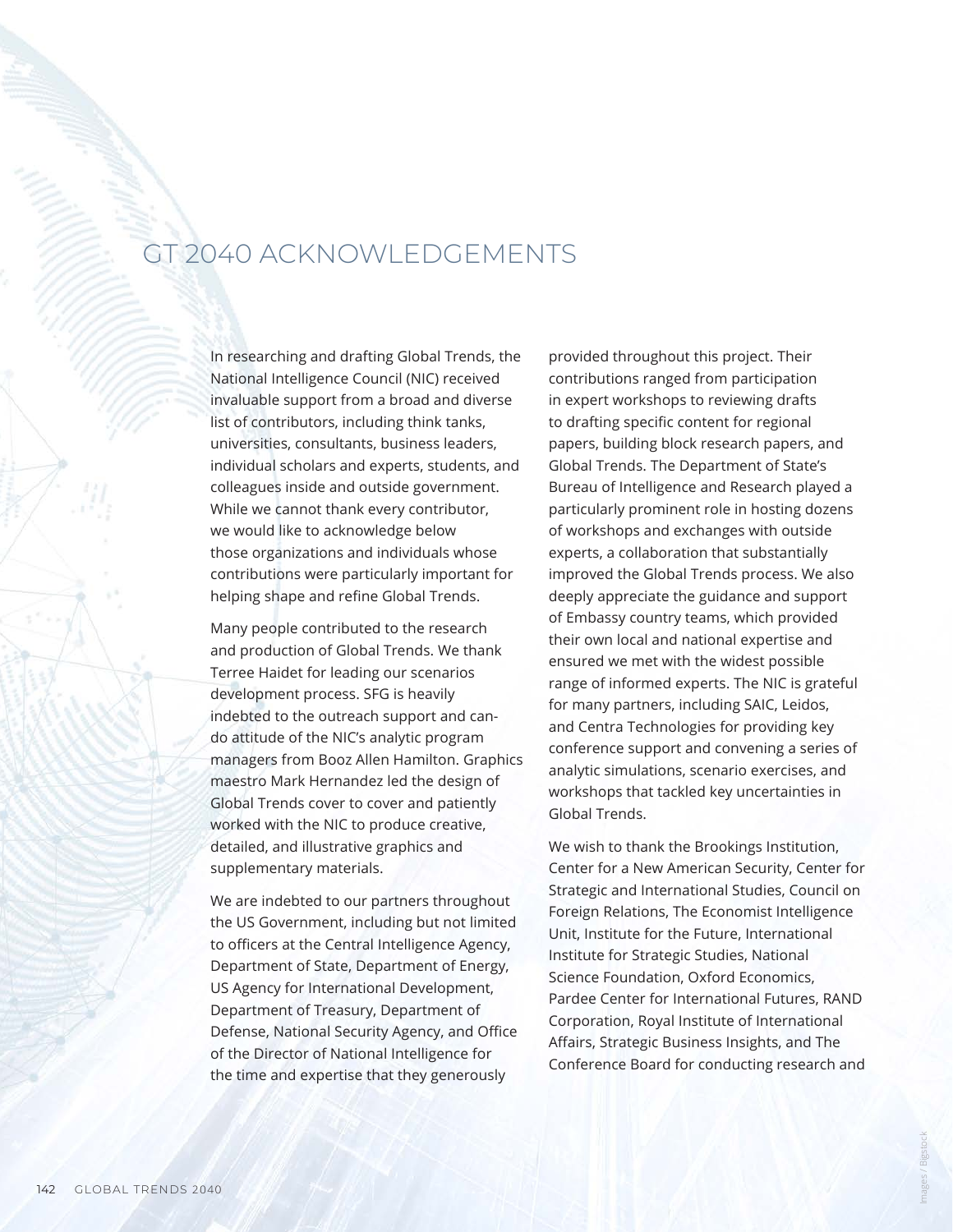delivering commissioned assessments on key functional trends and scenarios development.

The NIC benefited from invaluable discussions with faculty and students at a range of universities, including Georgetown University, Johns Hopkins University, Harvard University, Notre Dame, Stanford University, Tufts University, the University of Pennsylvania, the University of Denver, University of Texas at Austin, and the University of Virginia. We also received key feedback and insights in our virtual discussion with students from universities affiliated with the Intelligence Community's Centers for Academic Excellence. We would also like to thank the Columbia Heights Educational Campus in Washington, DC for hosting a conversation with students about the project early in the process.

Global Trends benefited tremendously from exchanges with our international foresight partners, including Canada's Policy Horizons, the European Strategy and Policy Analysis System, Finnish Innovation Fund (SITRA), the Finnish Prime Minister's Office and Foreign Ministry, the Organization for Economic Cooperation and Development (OECD) Strategic Foresight Unit, the Swedish Foreign Ministry and National Defense College, the Singapore Centre for Strategic Futures, and the UK Ministry of Defense Development, Concepts, and Doctrine Centre.

An essential component of this project was our conversations with audiences all around the world. We are grateful to the academics, business leaders, government officials, civil society organizations, journalists, and futurists in various corners of the globe who took the time to share their ideas and perspectives with us.

We also would like to individually recognize and thank the following contributors:

Professor John Ikenberry of Princeton University co-led workshops with SFG on key questions and provided critical feedback and support throughout three years of research, as did fellow scholars in their personal capacity: Amitav Acharya, Robert Art, Sheri Berman, Bear Braumoeller, Zach Cooper, Dale Copeland, Matt Daniels, Henry Farrell, Tanisha Fazal, Martha Finnemore, Harold James, Robert Jervis, Miles Kahler, David Kang, Jonathan Kirchner, Jacob Kirkegaard, Charles Kupchan, Jeff Legro, Mike Mastanduno, Kate McNamara, John Mearsheimer, Jonathan Moreno, Abraham Newman, John Owen, Barry Posen, Mira Rapp-Hooper, Douglas Rediker, Elizabeth Saunders, Randy Schweller, Jack Snyder, Manfred Steger, Constanze Stelzenmueller, Monica Toft, Jessica Chen Weiss, William Wohlforth, Tom Wright, Ali Wyne, and Keren Yarhi-Milo.